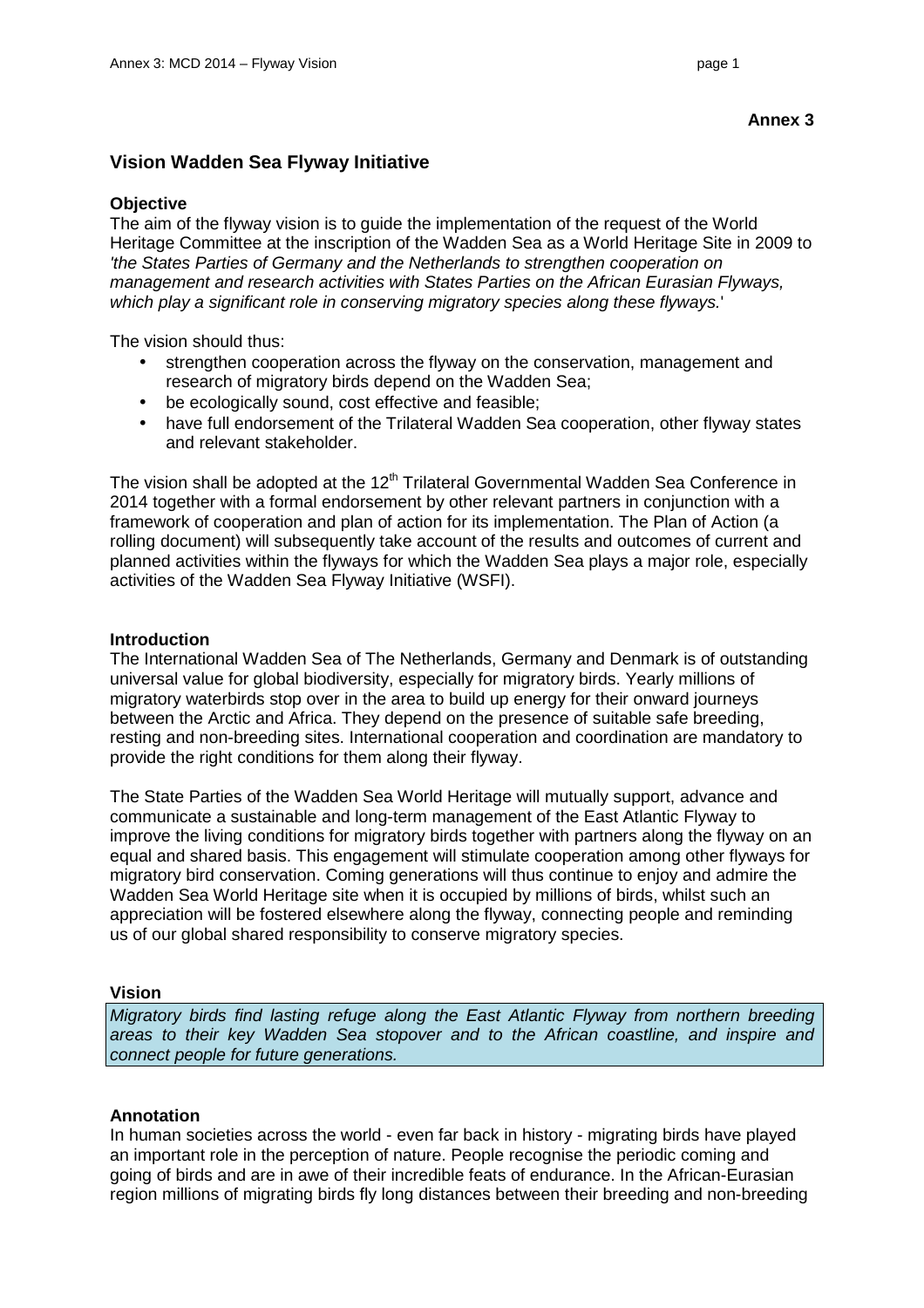grounds, for instance between the Arctic and Southern Africa, or Central Siberia and Western Europe. Migratory birds are ambassadors connecting countries and people, ignoring our own political and social barriers. Flyways encompass the whole life cycle of migratory birds and include essential sites for breeding, resting, moulting and feeding. This requires conservation and management to take place at the flyway scale, recognising the ecological connectivity between critical sites along the flyway.

Every year, the Wadden Sea in Northern Europe serves as a central hub and cross-over point for some 10-12 million migrating waterbirds of the East Atlantic Flyway, moving between the Arctic and Africa. At this critical stop-over in their long voyage, many bird species, often in huge flocks, refuel on the tidal flats and shallow waters of the Wadden Sea, forming a lively and magical spectacle. The presence of these migratory waterbirds attracts many visitors to the area, bringing significant economic and cultural benefits.

For more than 25 years the Trilateral Wadden Sea Cooperation has been active in promoting wise use management of the Wadden Sea and migratory birds benefit from the implementation of nature protection targets and plans of the Trilateral Cooperation. However, nearly half of the trilaterally monitored migratory bird species in the Wadden Sea have declining trends in numbers. Factors threatening protection and conservation efforts can be found within the Wadden Sea itself and along the flyway. Thus there is a permanent risk of the Wadden Sea losing vital parts of its ecology, character, attraction and economic and cultural value.

In 2009 UNESCO acknowledged the protection efforts of the Trilateral Cooperation and the significance of the Wadden Sea for migratory waterbirds on the African-Eurasian flyways by inscribing the Dutch and German Wadden Sea on the World Heritage list. The Danish Wadden Sea applies for World Heritage status in 2014. According to the Statement of Outstanding Universal Value adopted by the UNESCO World Heritage Committee, the Wadden Sea '... is a key site for migratory birds and its ecosystems sustain wildlife populations well beyond its borders.' (criterion ix).The statement continues with 'The clearest indicator of the importance of the property is the support it provides to migratory birds as a staging, moulting and wintering area. Up to 6.1 million birds can be present at the same time, and an average of 10-12 million each year pass through the property. The availability of food and a low level of disturbance are essential factors that contribute to the key role of the nominated property in supporting the survival of migratory species. The nominated property is the essential stopover that enables the functioning of the East Atlantic and African-Eurasian migratory flyways. Biodiversity on a world wide scale is reliant on the Wadden Sea'. (criterion x)

This trilateral joint flyway conservation vision has been drawn up to interpret and fulfil the UNESCO request. It will form part of the trilateral policy and should subsequently be extended within the Wadden Sea Plan. As flyways span continents and countries, all potential partners along the flyway will be invited to share and join the vision.

The recognition that international cooperation between countries along the flyways is essential has already led to the creation of a number of international environmental treaties/instruments, of which the African-Eurasian Migratory Waterbird Agreement (AEWA) developed under the framework of the Convention of Migratory Species (CMS) is the most relevant for the WSFI. AEWA's geographic range includes the whole East Atlantic Flyway, whilst the trilateral Wadden Sea state parties are also Contracting Parties to AEWA.

The flyway vision foresees effective implementation of the UNESCO request in terms of future cooperation, communication, coordination, management and implementation strategies through, focused activities guided by a framework of cooperation and a plan of action.